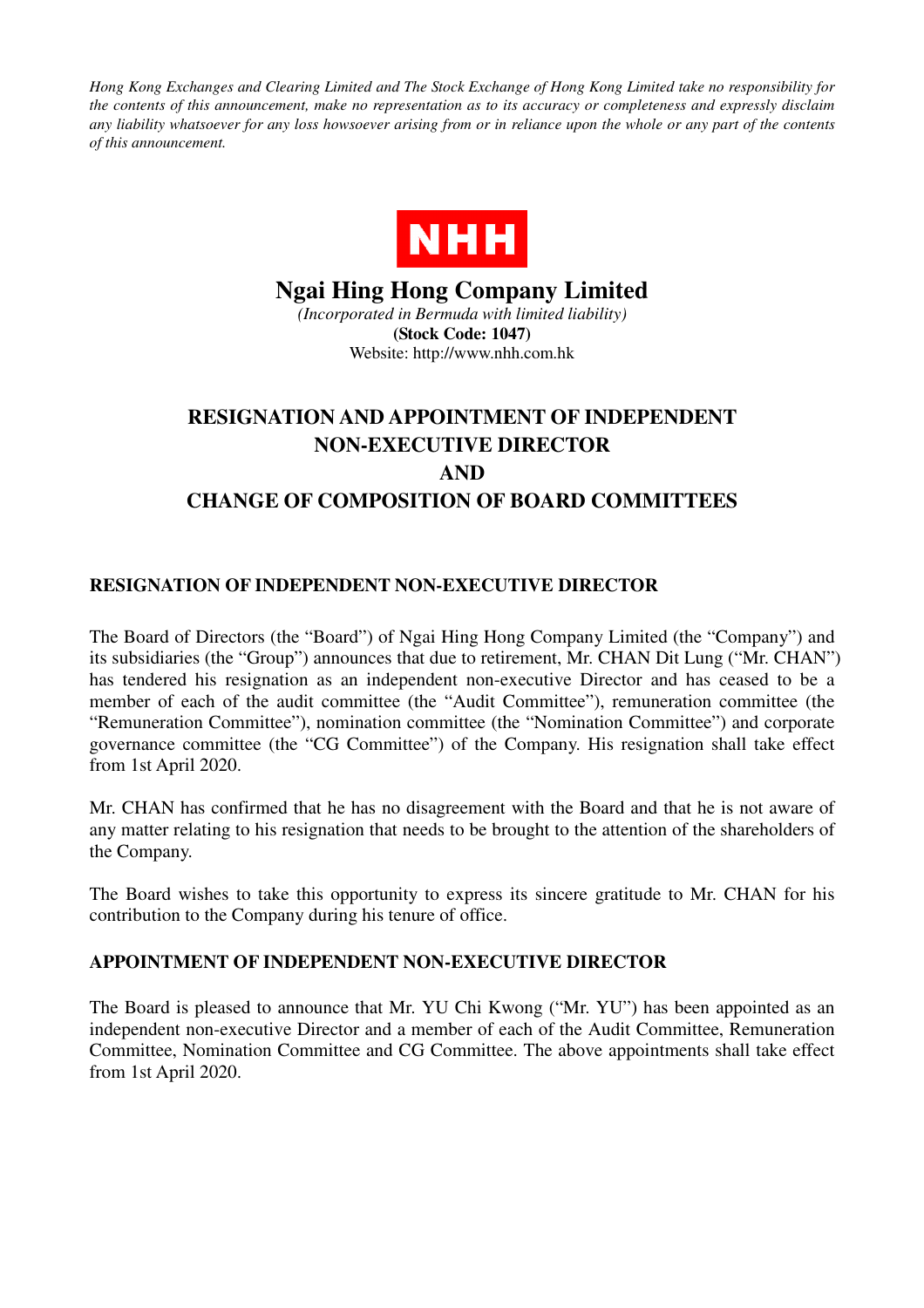Mr. YU, aged 52, is a business manager of an international insurance company in Hong Kong. He holds a bachelor degree of science with honours in applied chemistry from Hong Kong Baptist University and a master degree of Business Administration from the University of South Australia. He started his career in plastics industry and had accumulated more than 20 years' experience in the industry, which included serving as a business development manager in Ngai Hing Engineering Plastic (Hong Kong) Limited, a subsidiary of our Group, from October 2014 to September 2017 and holding managerial positions in various multinational companies for plastic materials sales and product marketing in Hong Kong and mainland China. After taking into consideration that (i) Mr. Yu has not been involved in any management role on the Group level during his employment with the Group; (ii) he has ceased being employed by the Group since September 2017; and (iii) the Company has received a confirmation from him on satisfying all the criteria for independence set out in Rule 3.13 of the Rules Governing the Listing of Securities on the Stock Exchange of Hong Kong Limited (the "Listing Rules"), the Nomination Committee considers that Mr. Yu is independent under the Listing Rules.

Mr. YU has entered into a letter of appointment with the Company for a term of one year commencing from 1st April 2020 subject to early termination in accordance with the terms of the letter of appointment and retirement by rotation and re-election and other related provisions as stipulated in the bye-laws of the Company and the Listing Rules. Mr. YU is entitled to a Director's fee of HK\$200,000 per annum, which was determined by the Board based on the recommendations of the remuneration committee of the Company with reference to his role, qualification, level of experience, the contribution to be made by him to the Company and the prevailing market conditions.

In accordance with the bye-laws of the Company, Mr. YU will hold office until the next general meeting of the Company and will be eligible for re-election.

Save as disclosed above, as at the date of this announcement, Mr. YU does not (i) hold any other positions in the Company or the Group; (ii) hold any directorship in other public companies the securities of which are listed in Hong Kong or overseas in the last three years; (iii) have any relationship with any other directors, senior management, substantial shareholders or controlling shareholders of the Company; and (iv) have, and is not deemed to have, any interests or short positions (both within the meaning of Part XV of the Securities and Futures Ordinance (Chapter 571 of the Laws of Hong Kong)) in the shares, underlying shares or debentures of the Company or any of its associated corporation (as defined under Part XV of the Securities and Futures Ordinance).